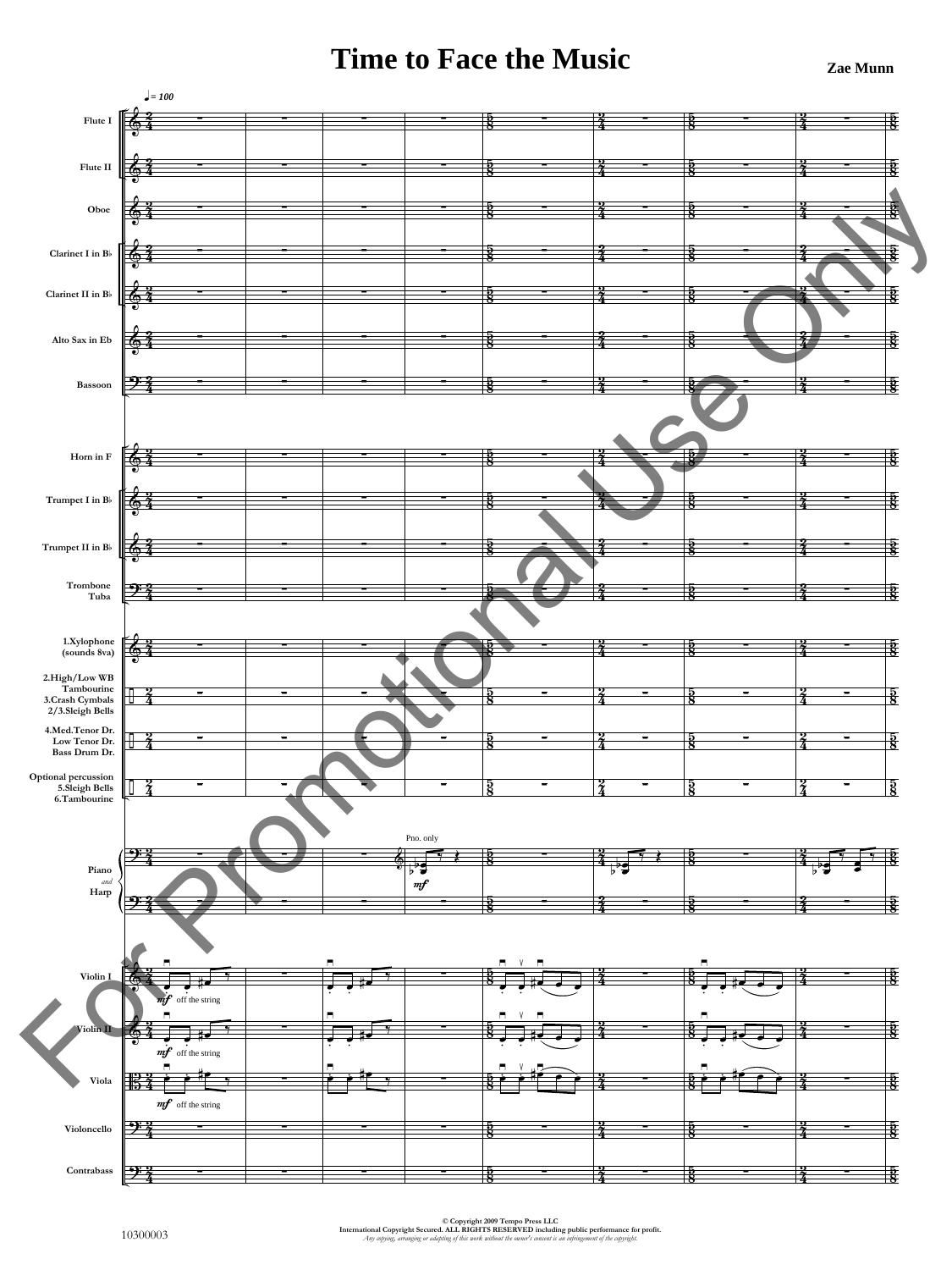

**A**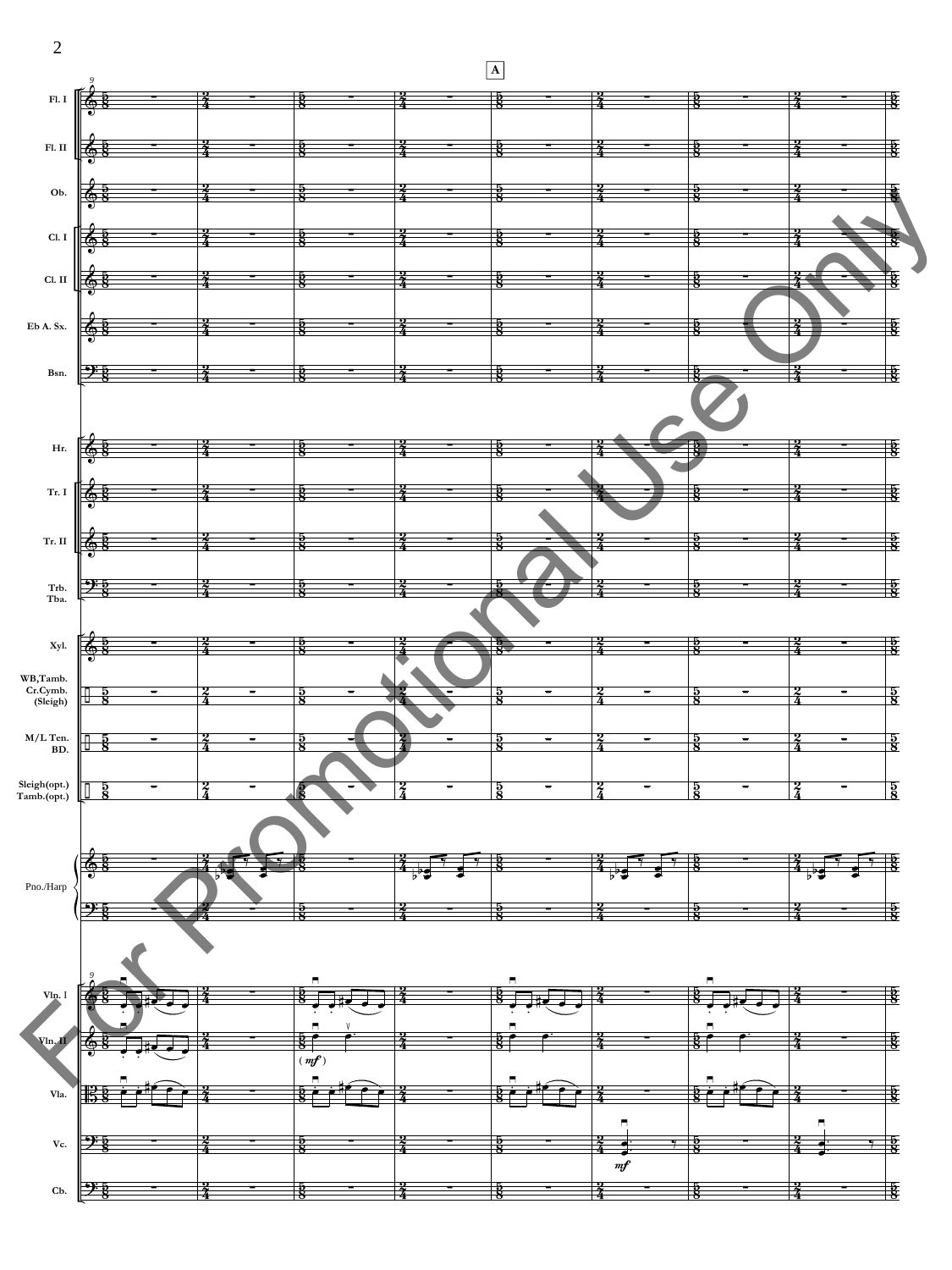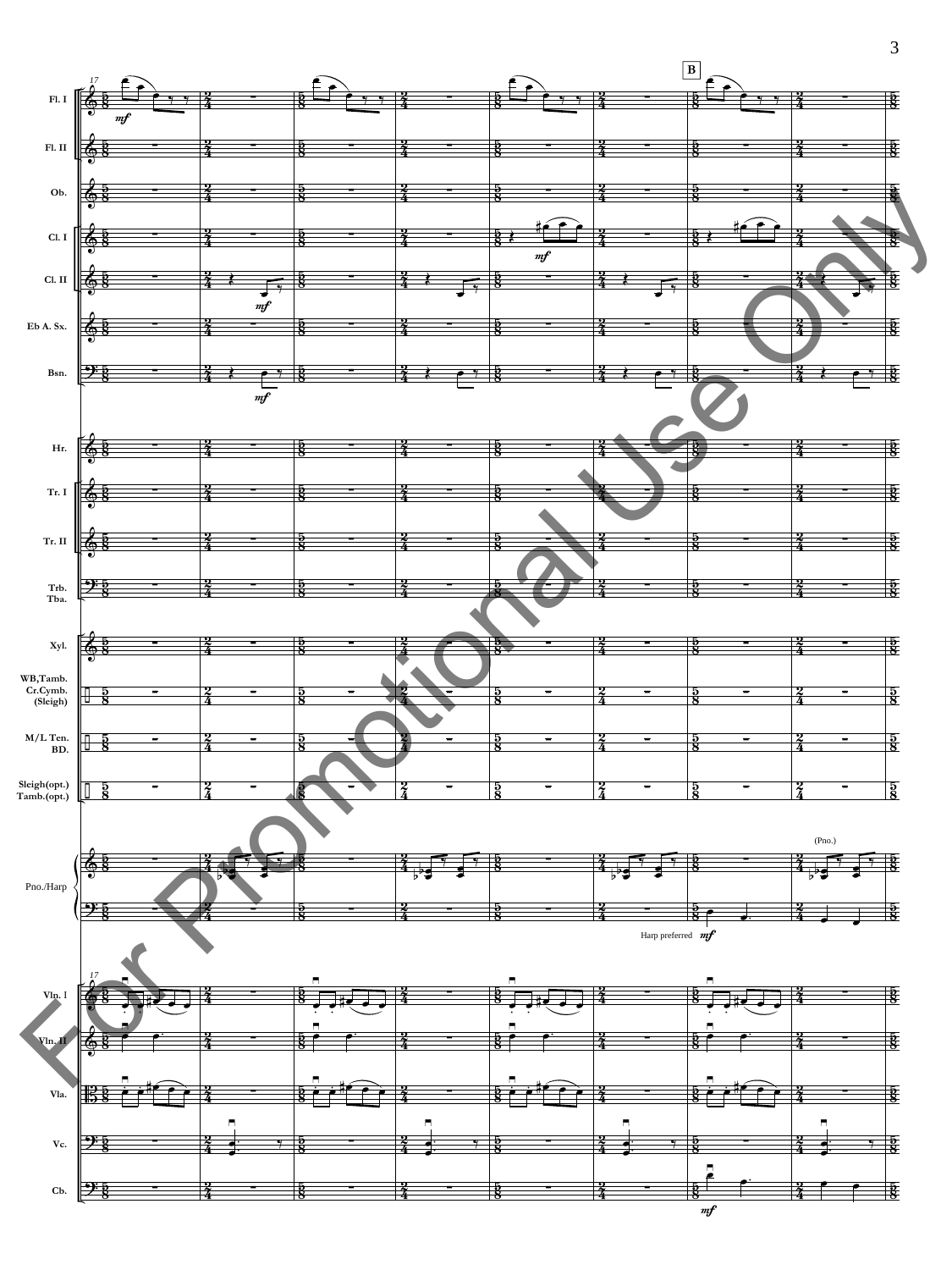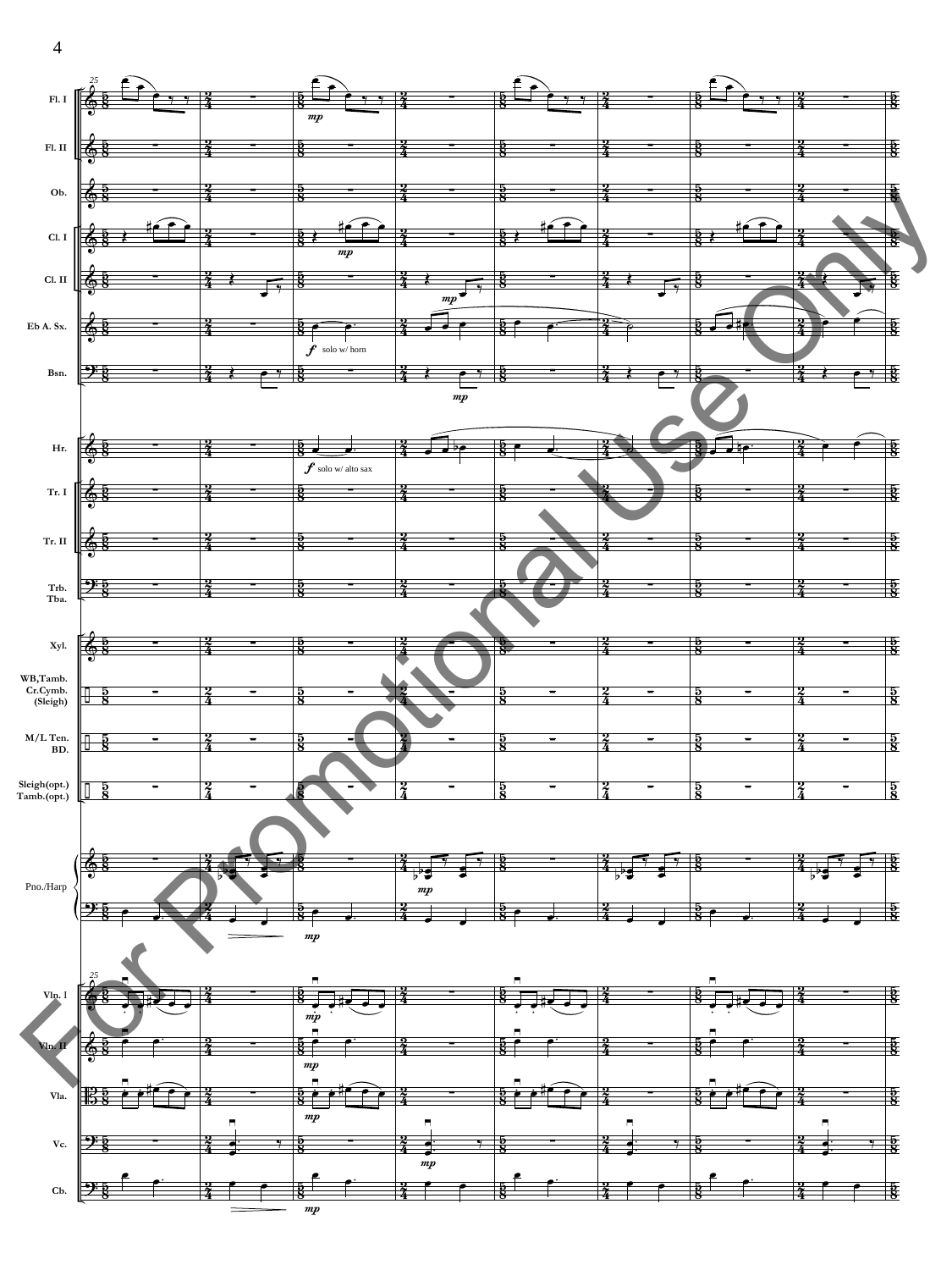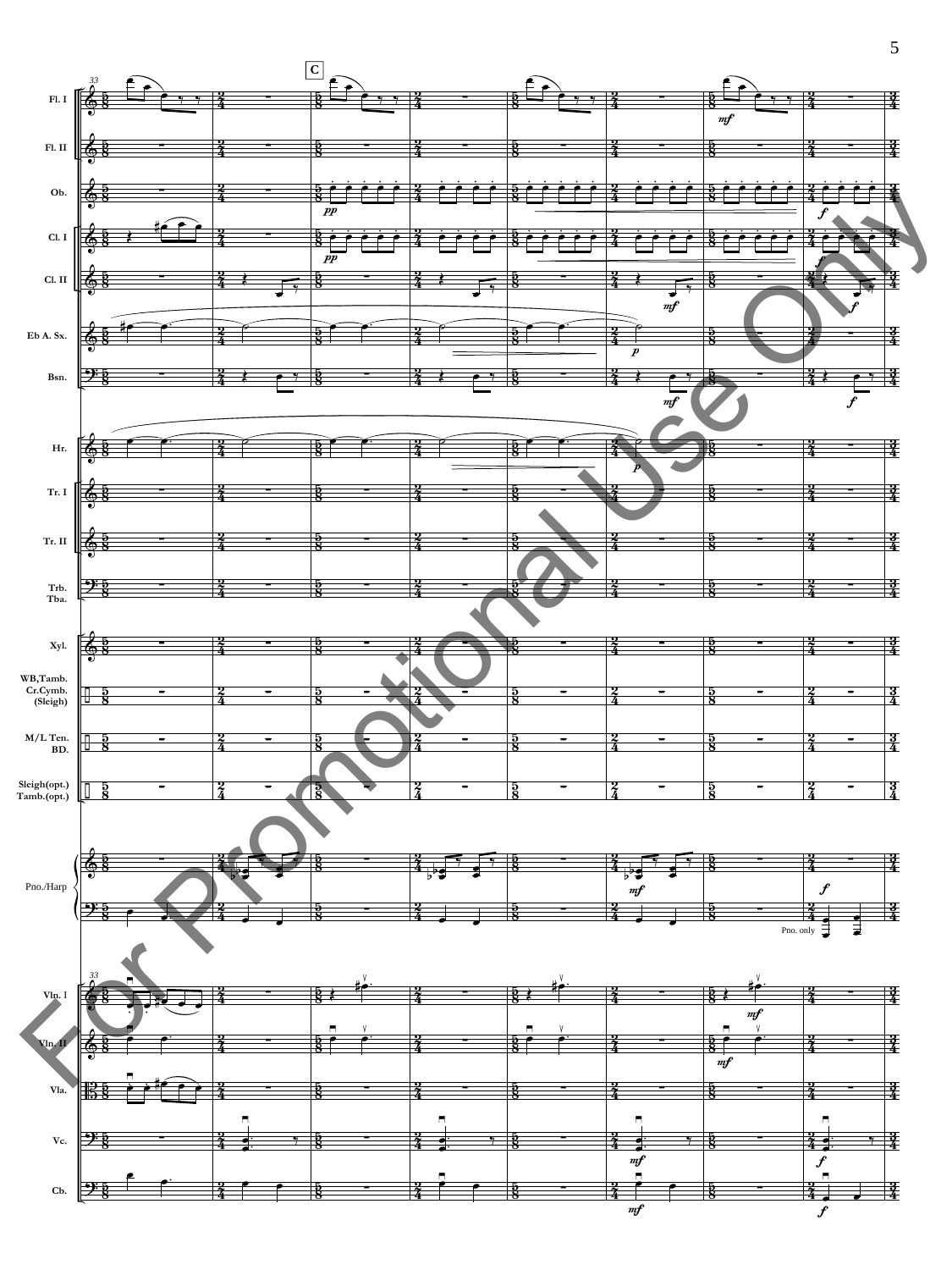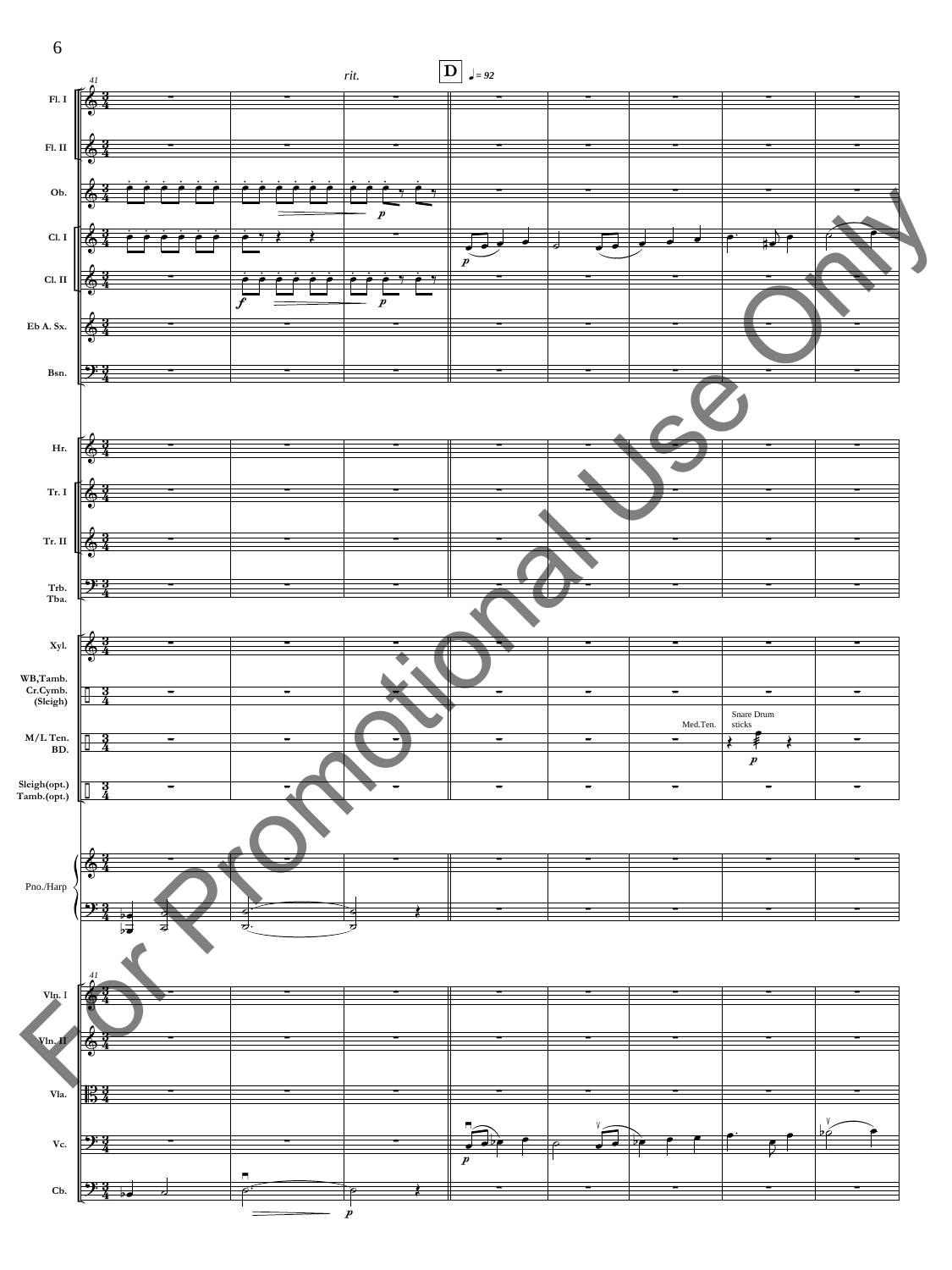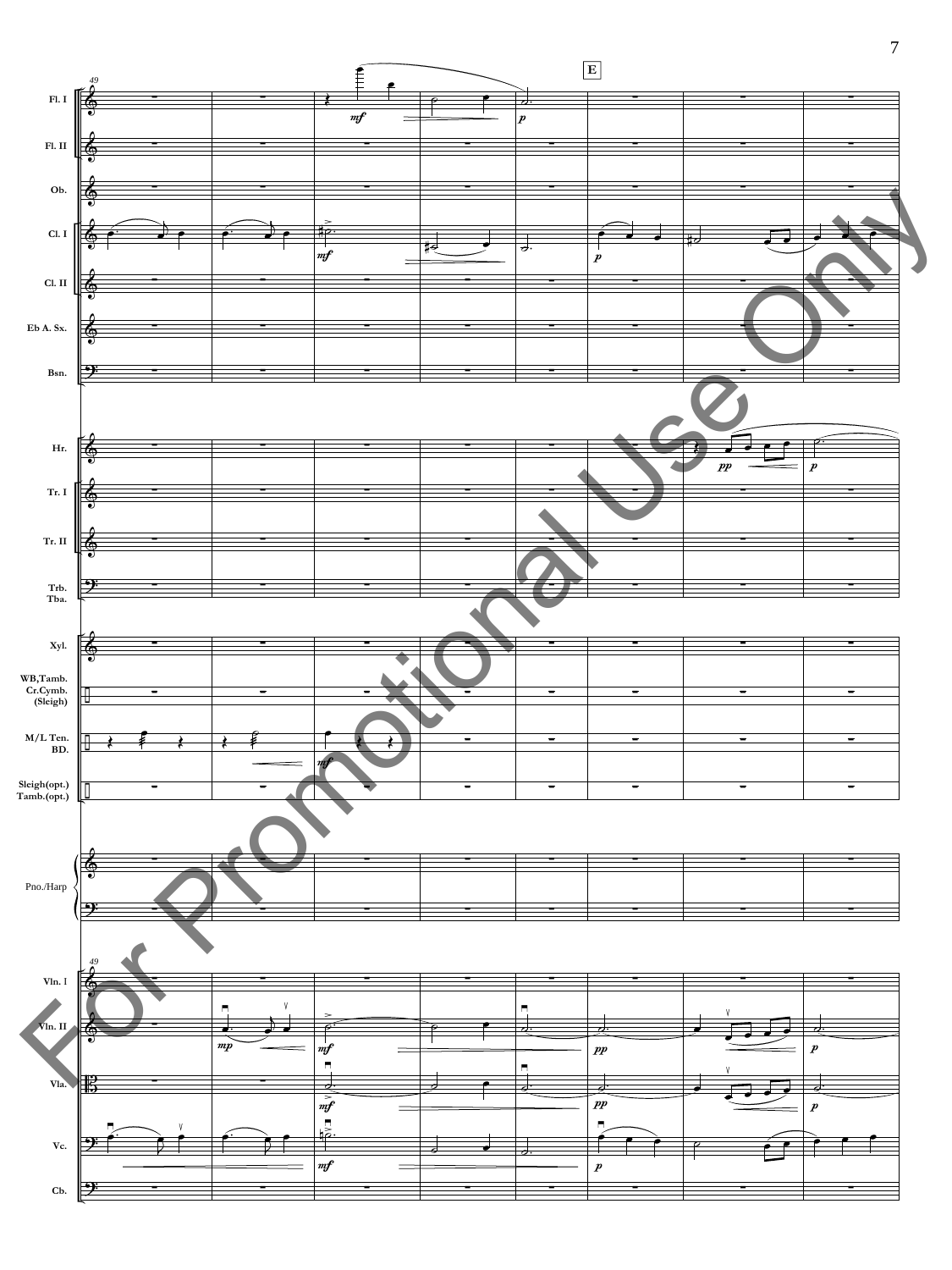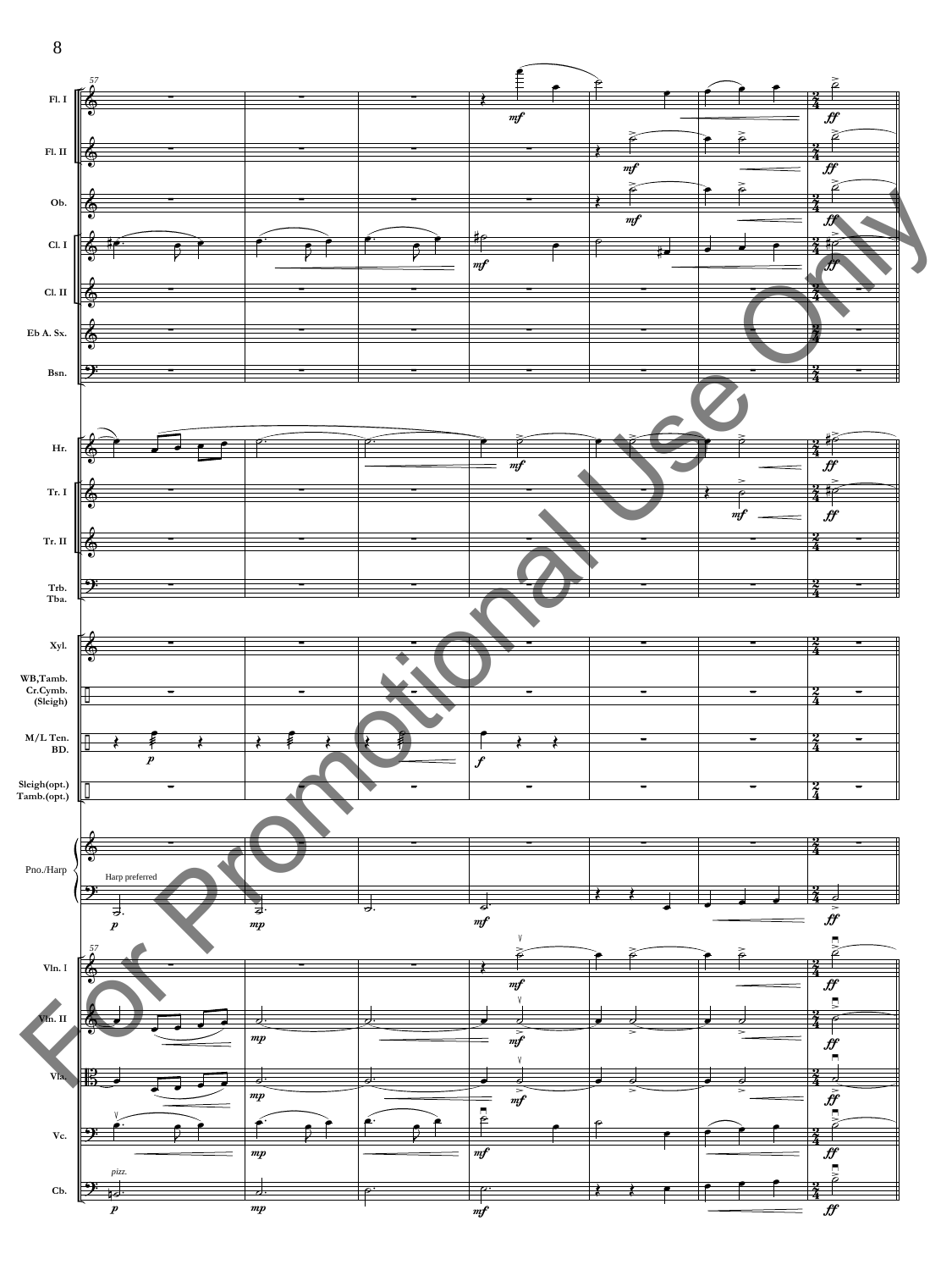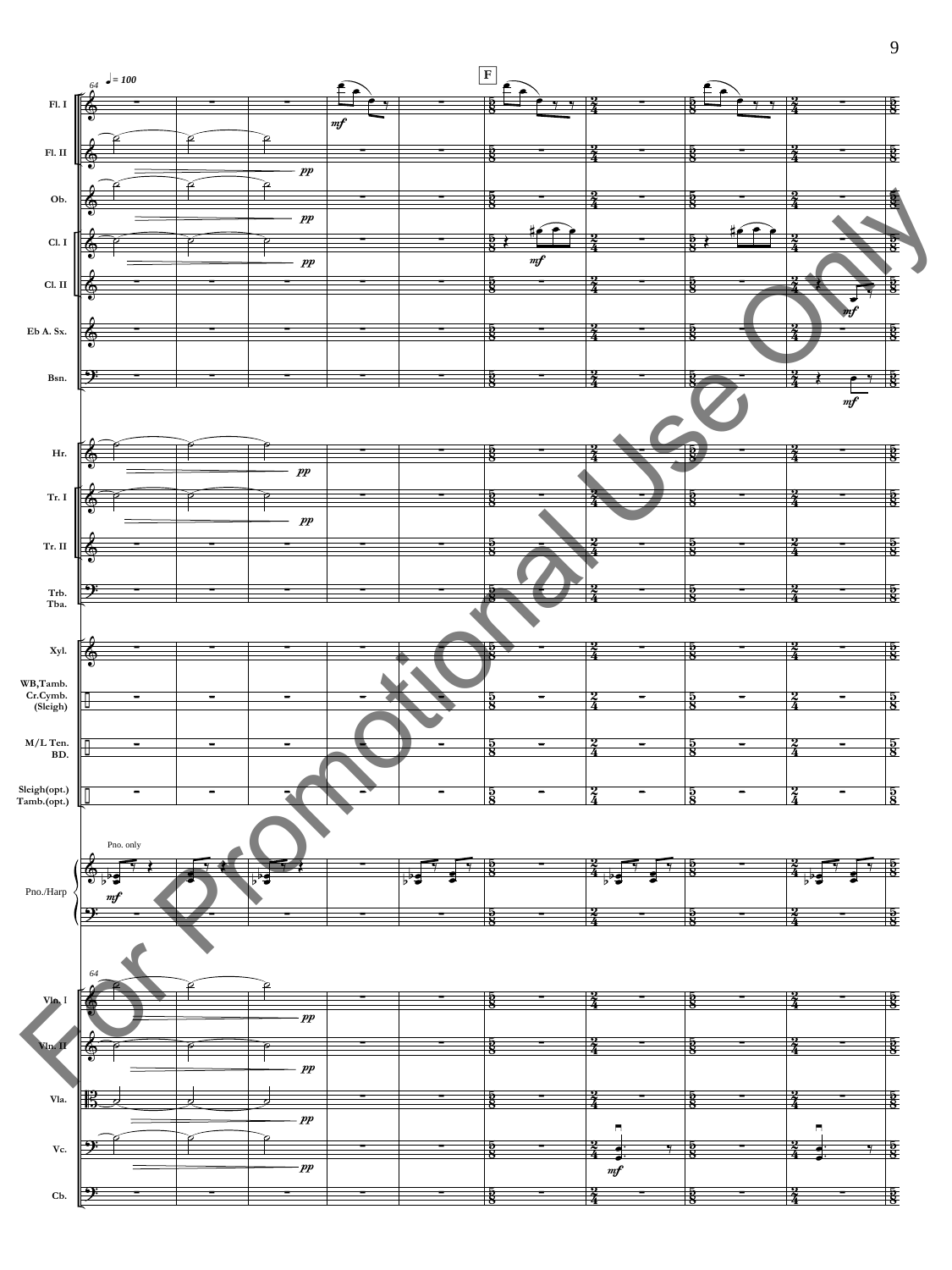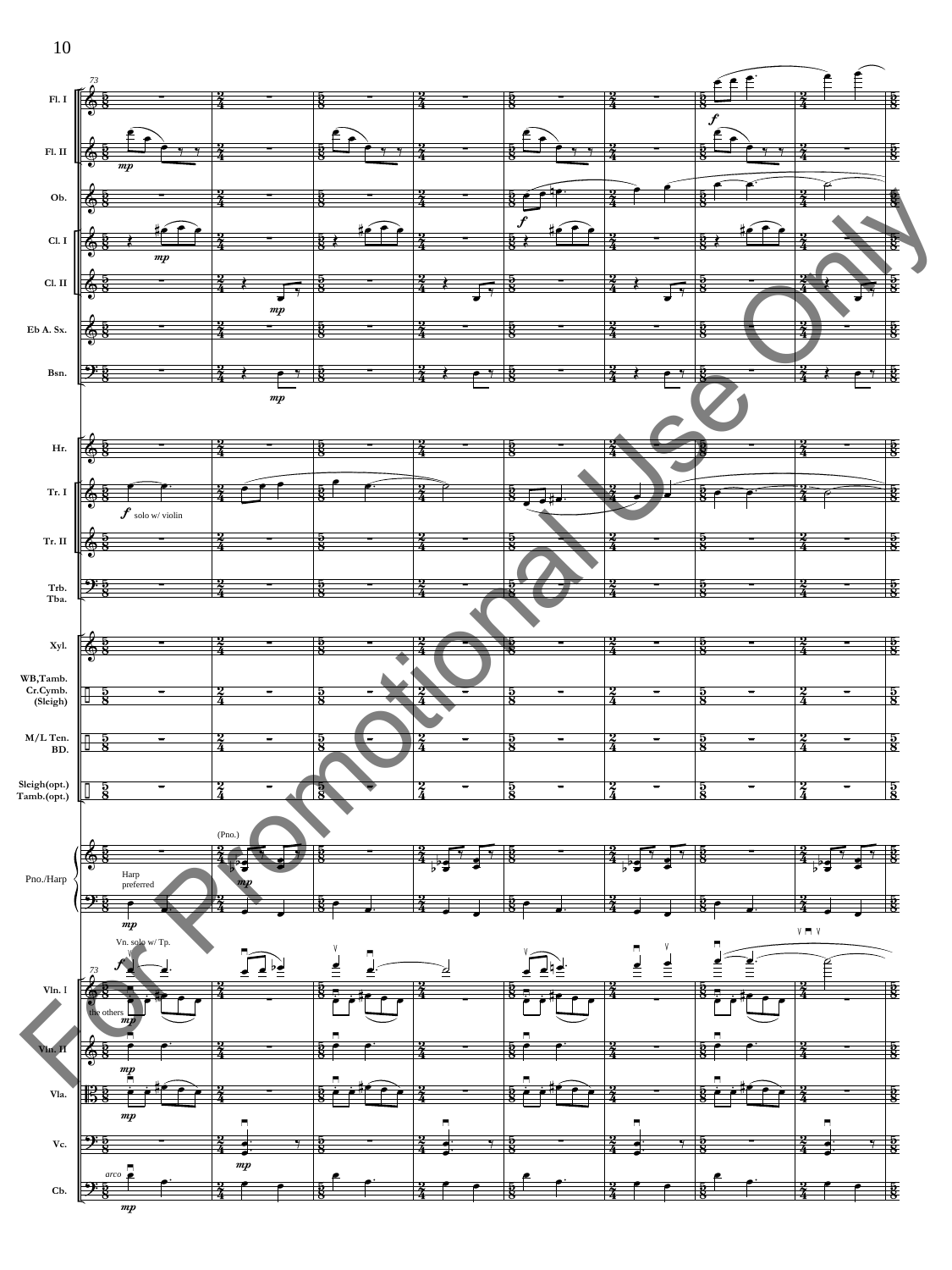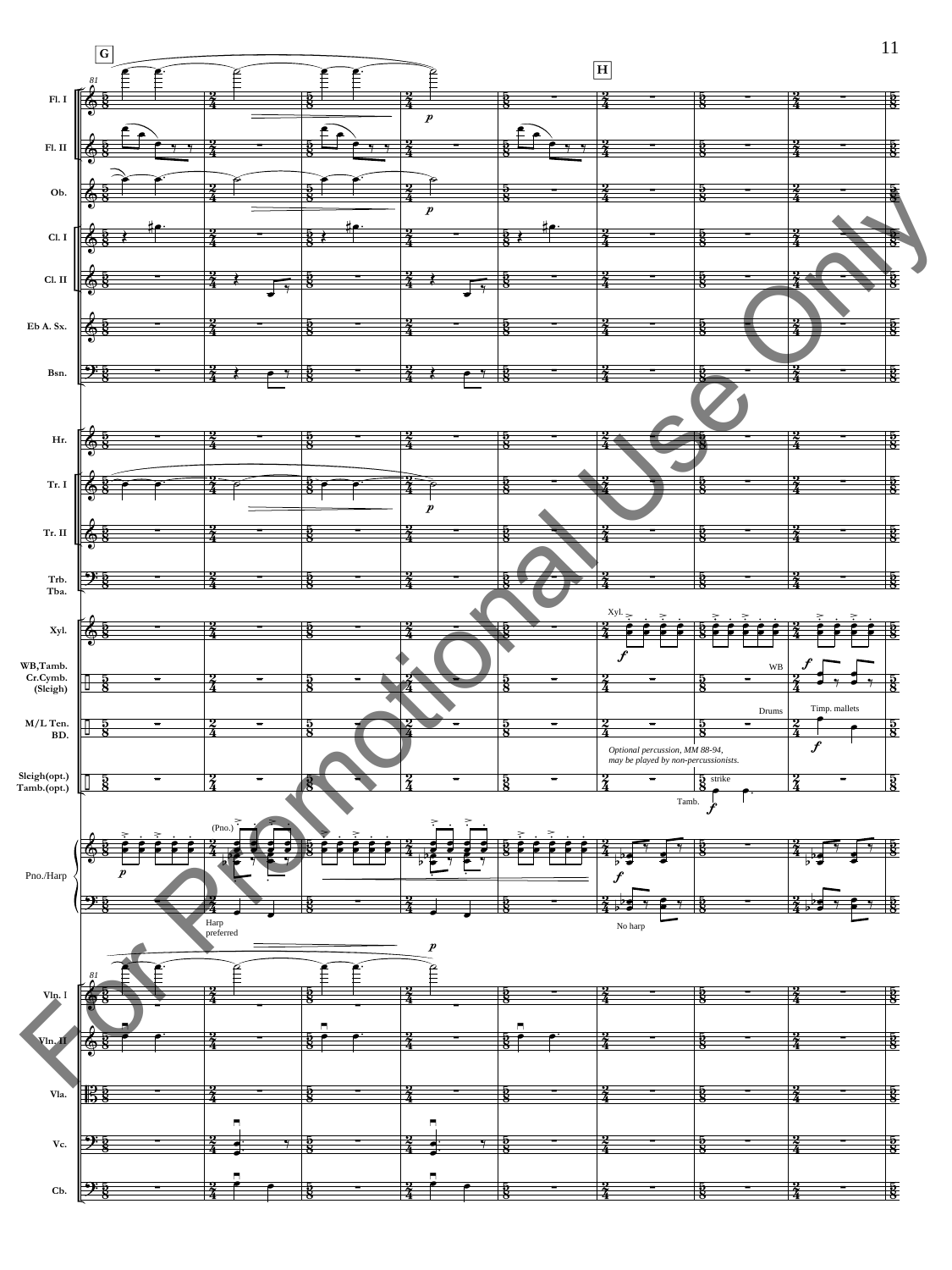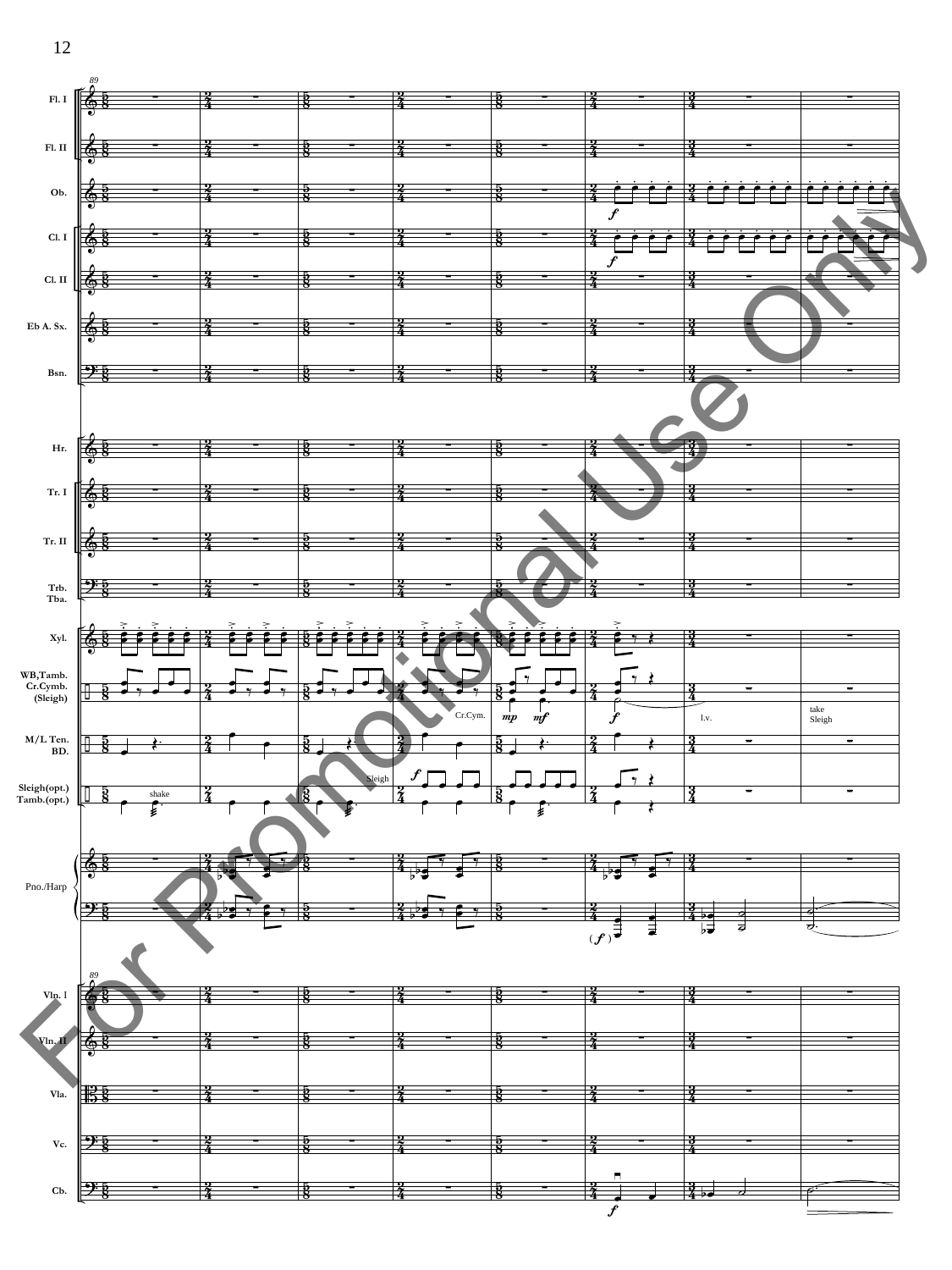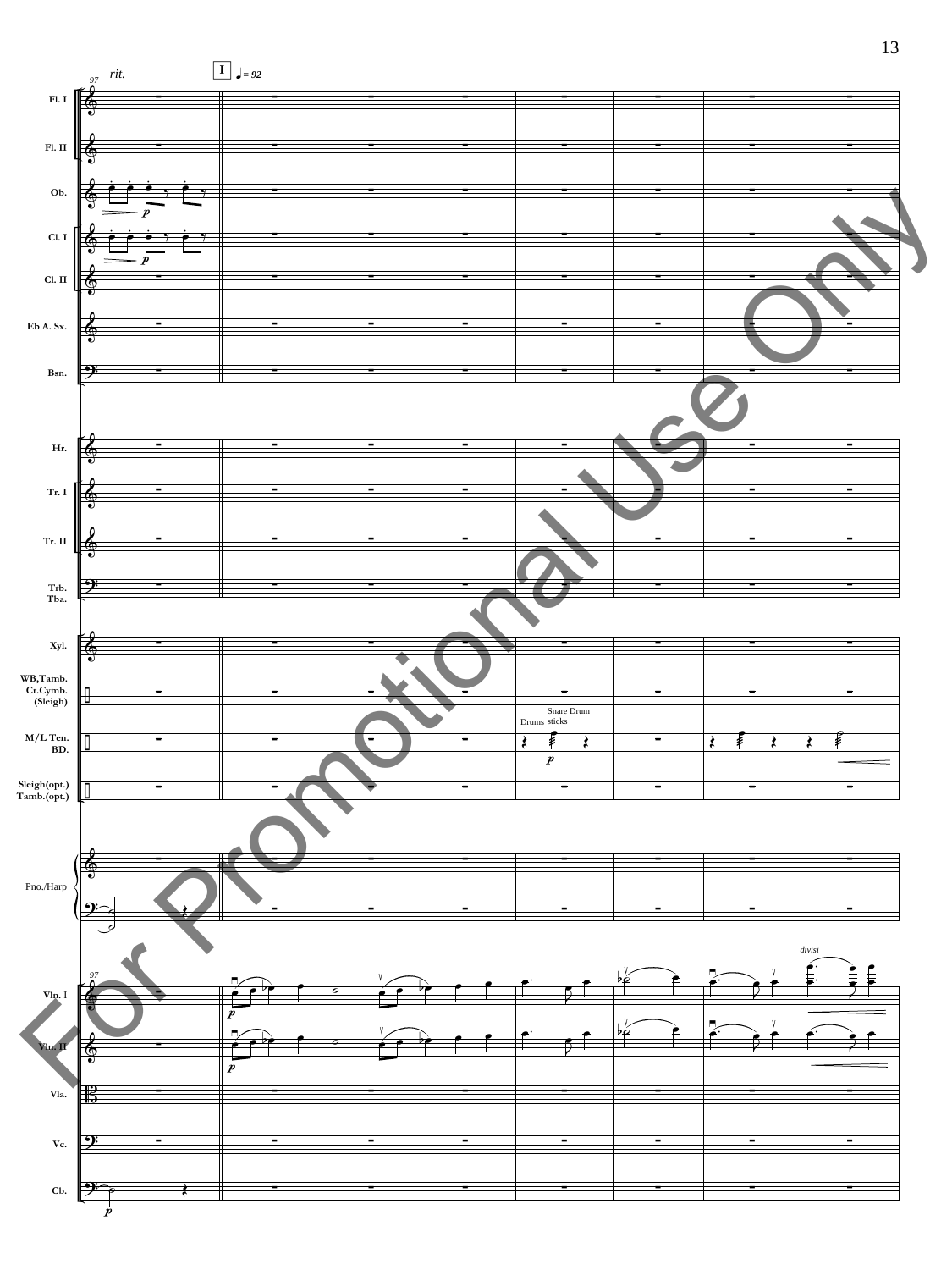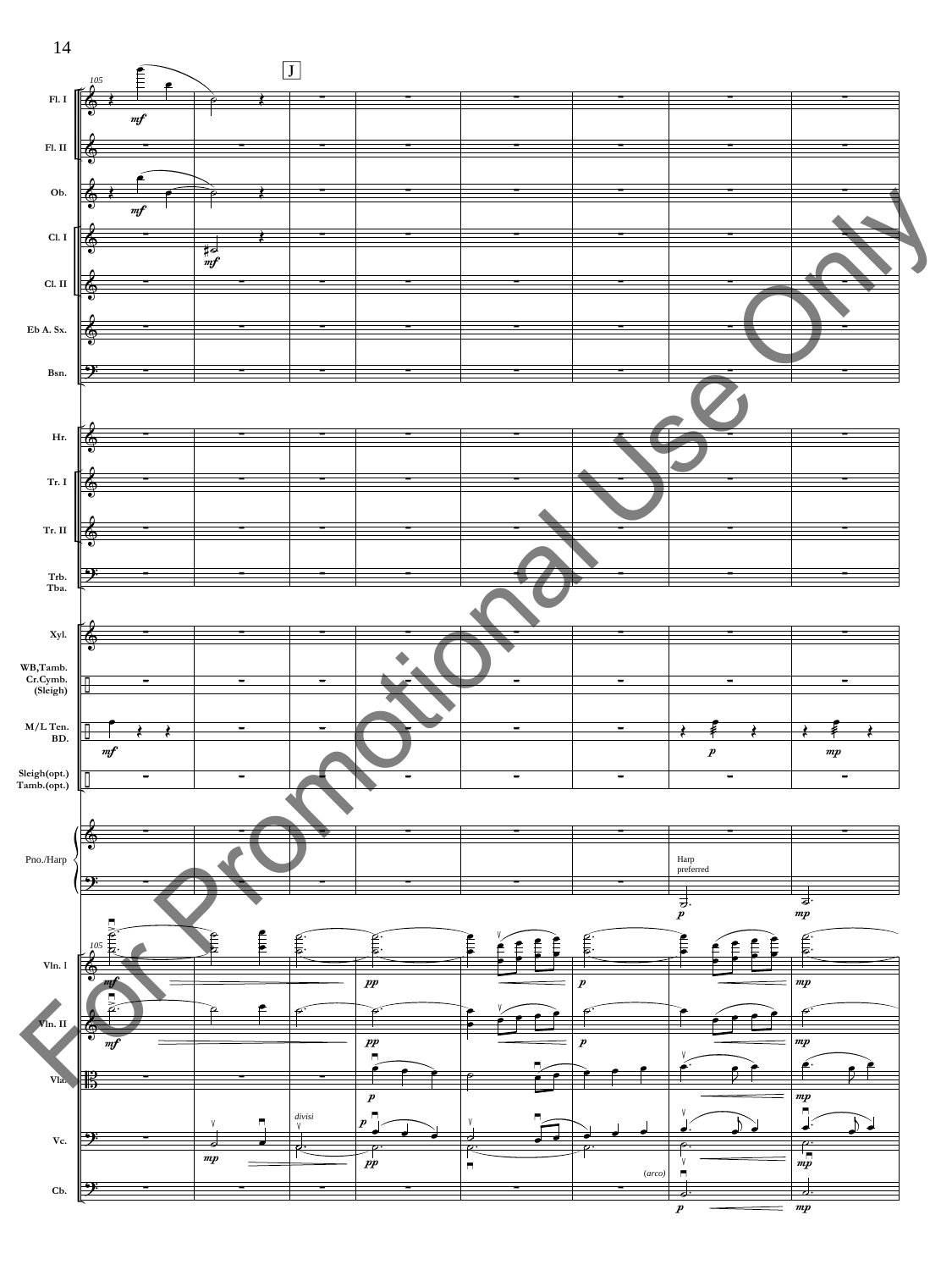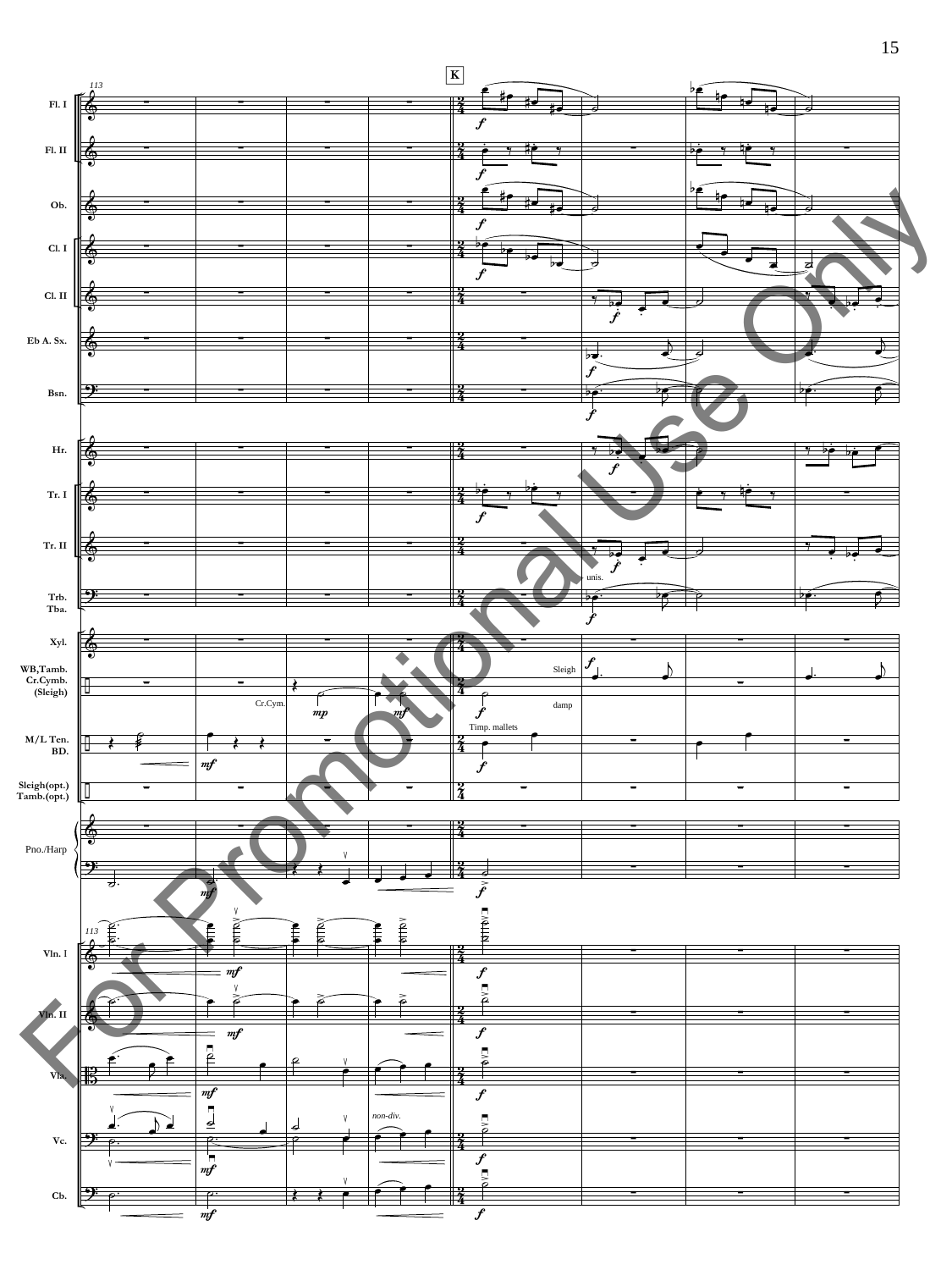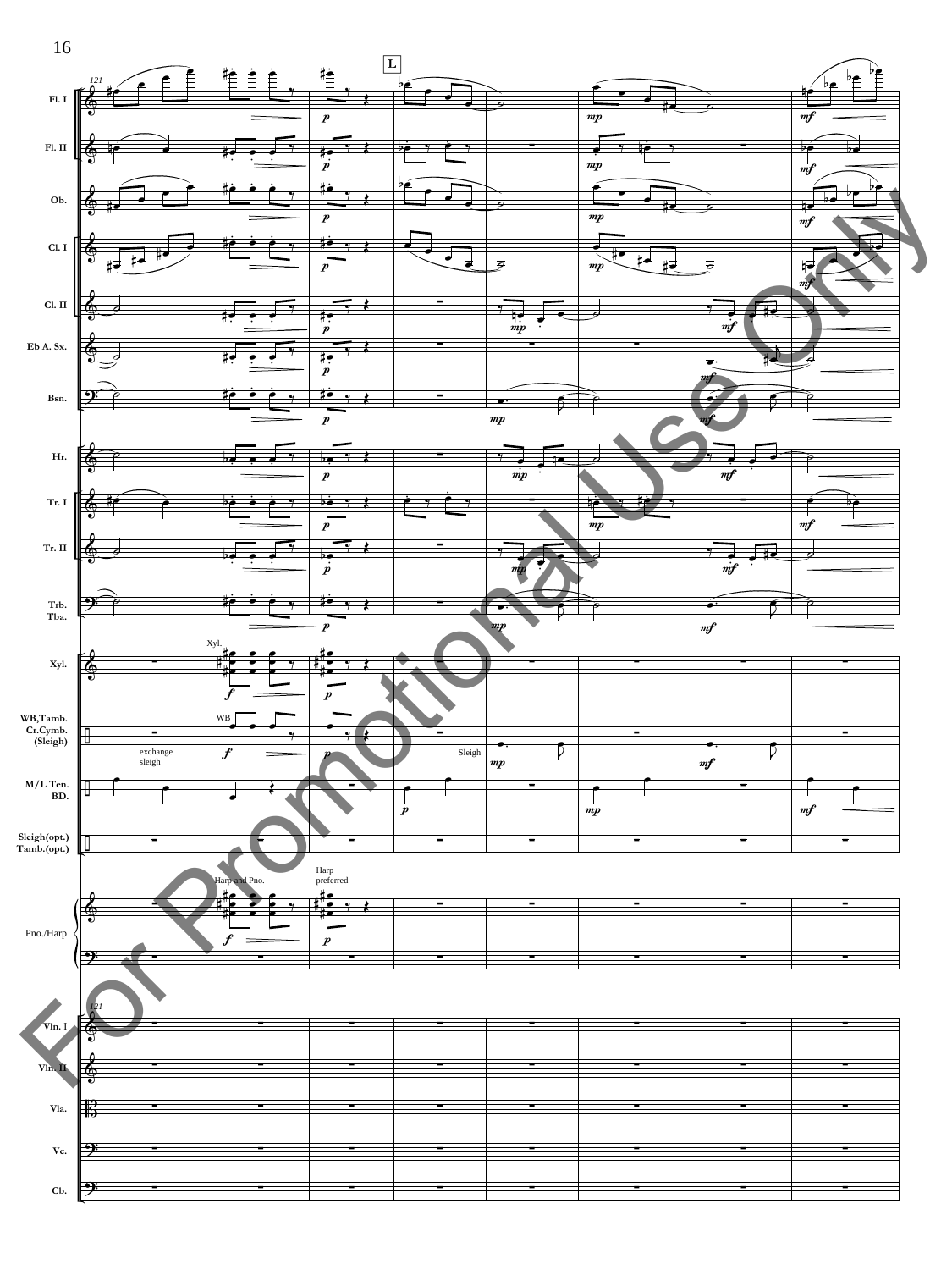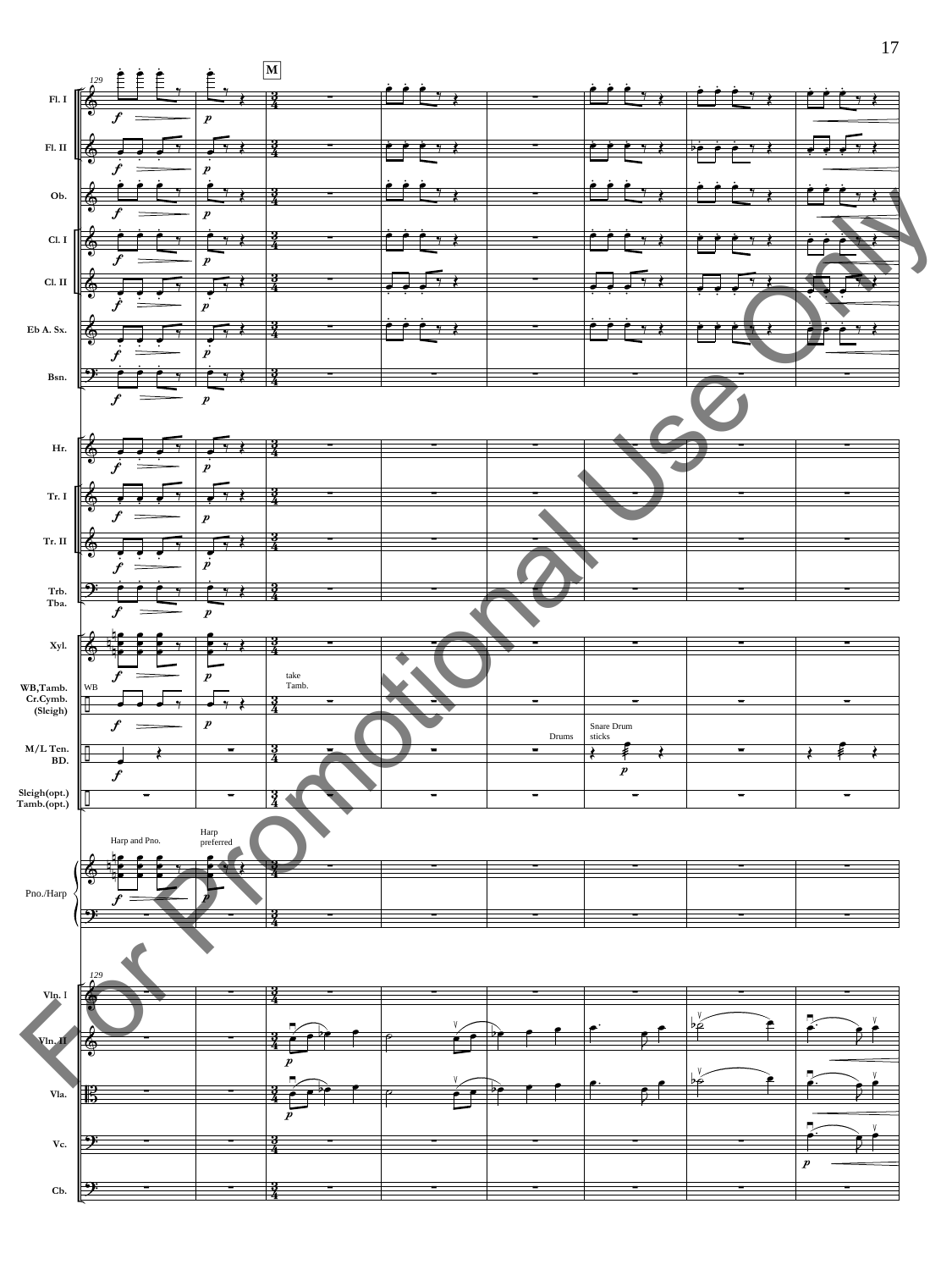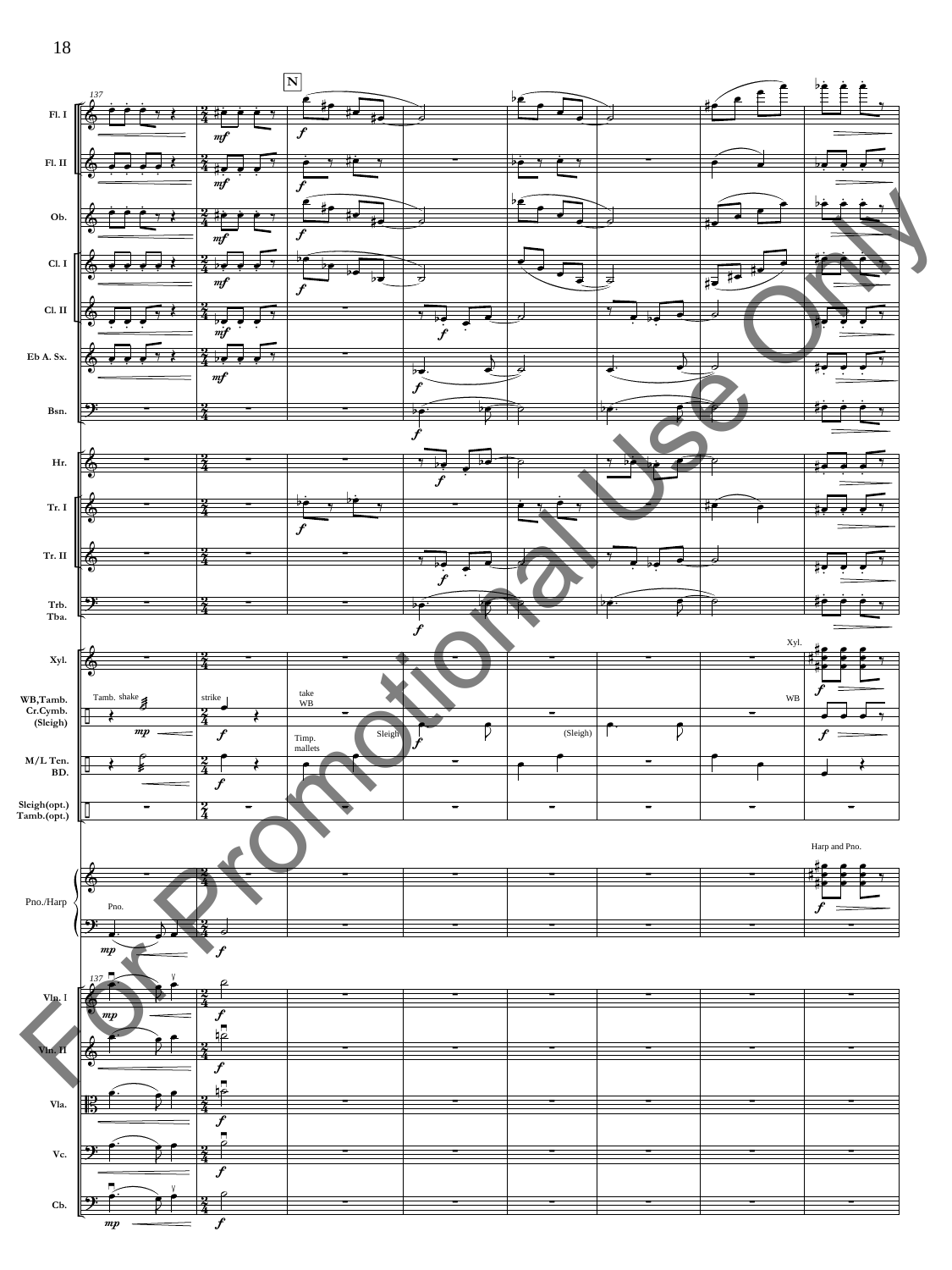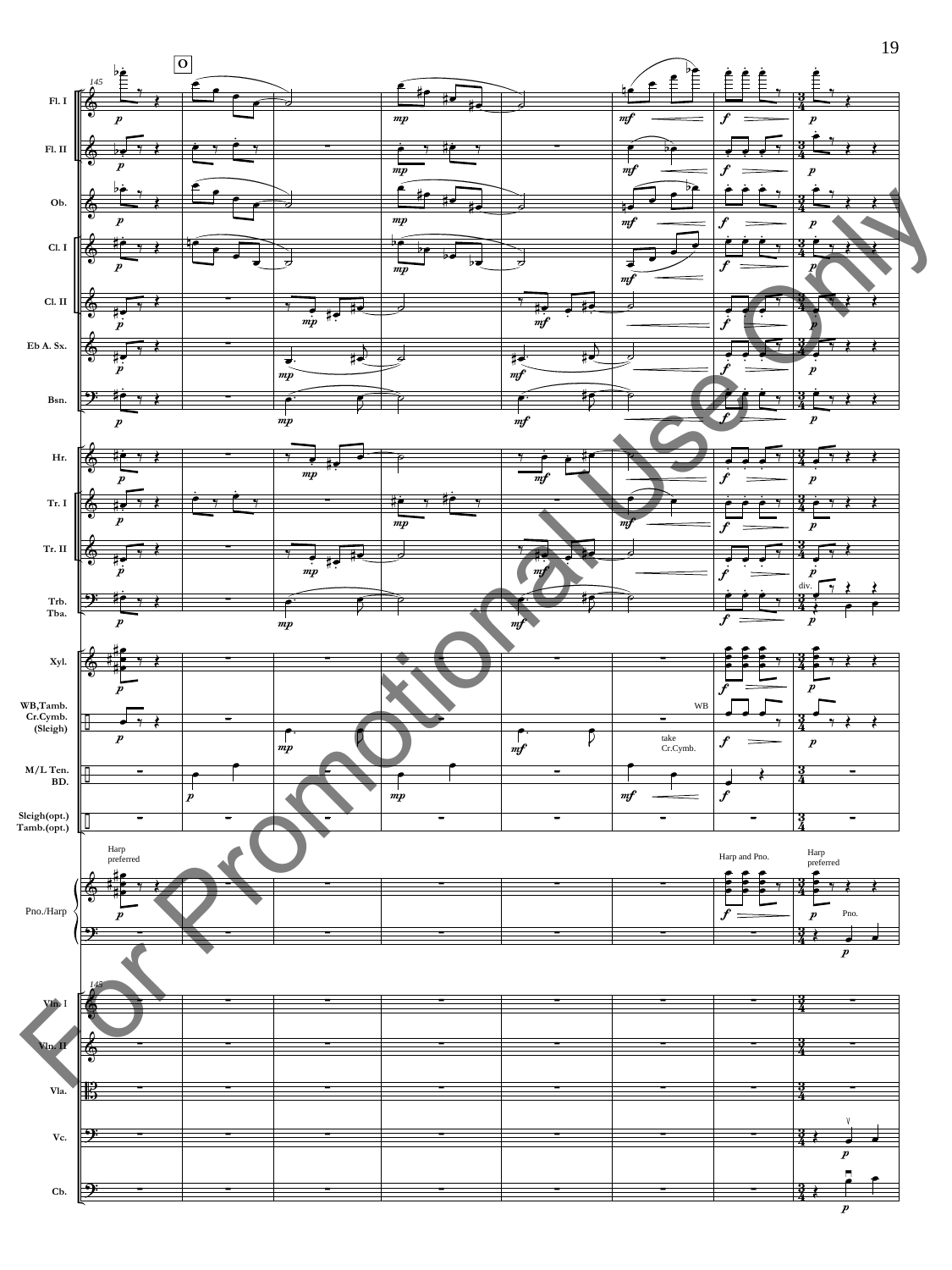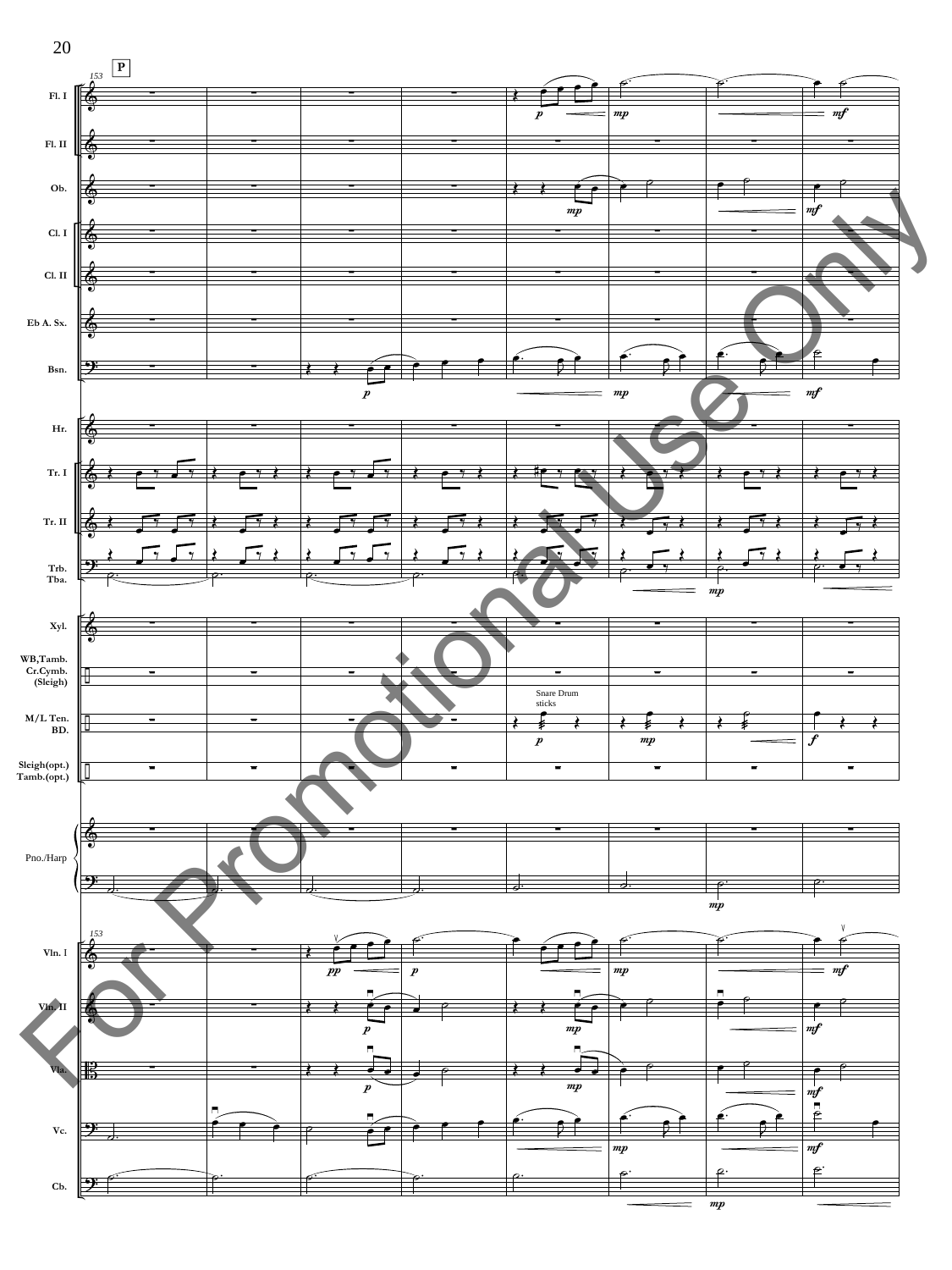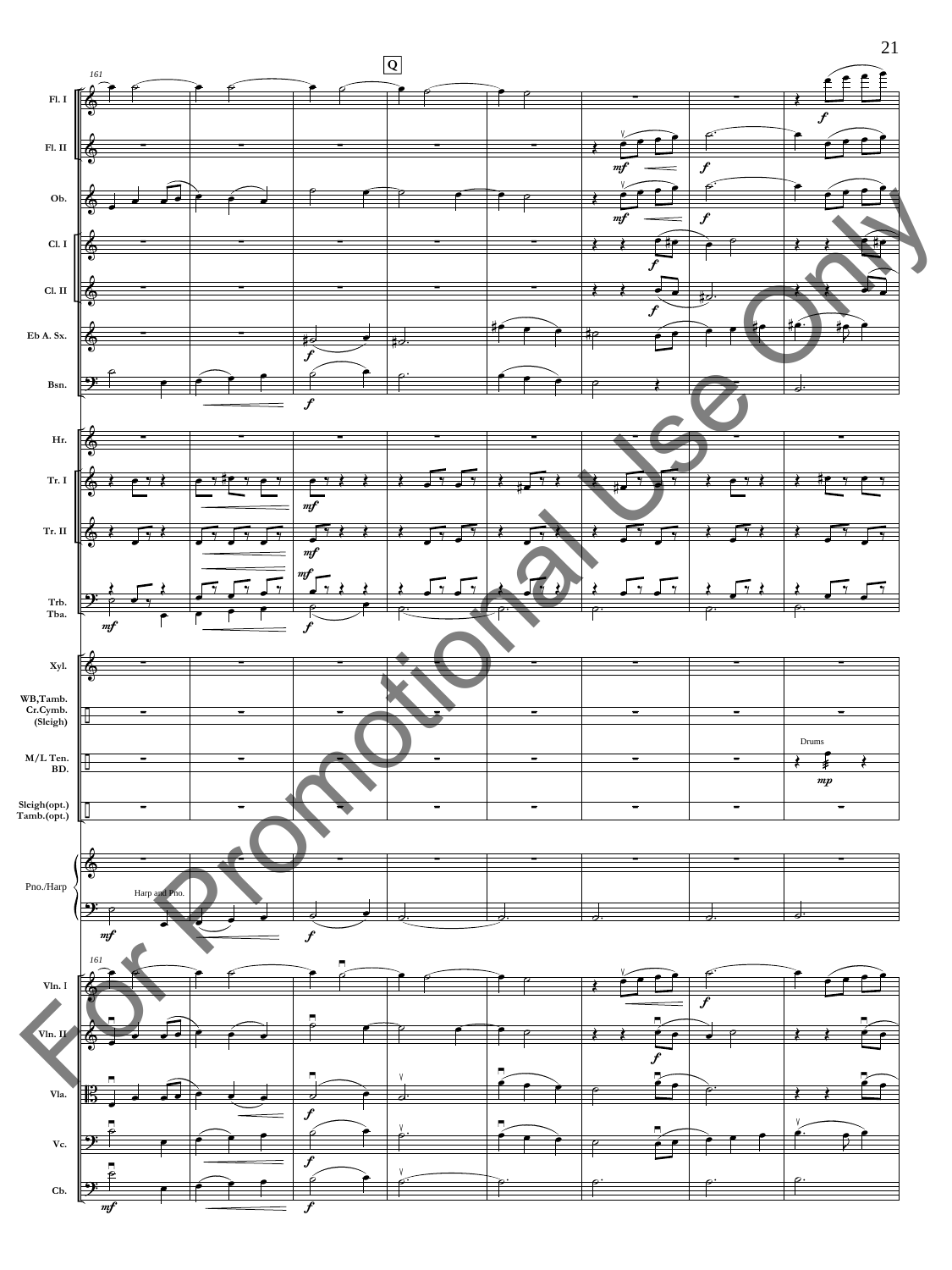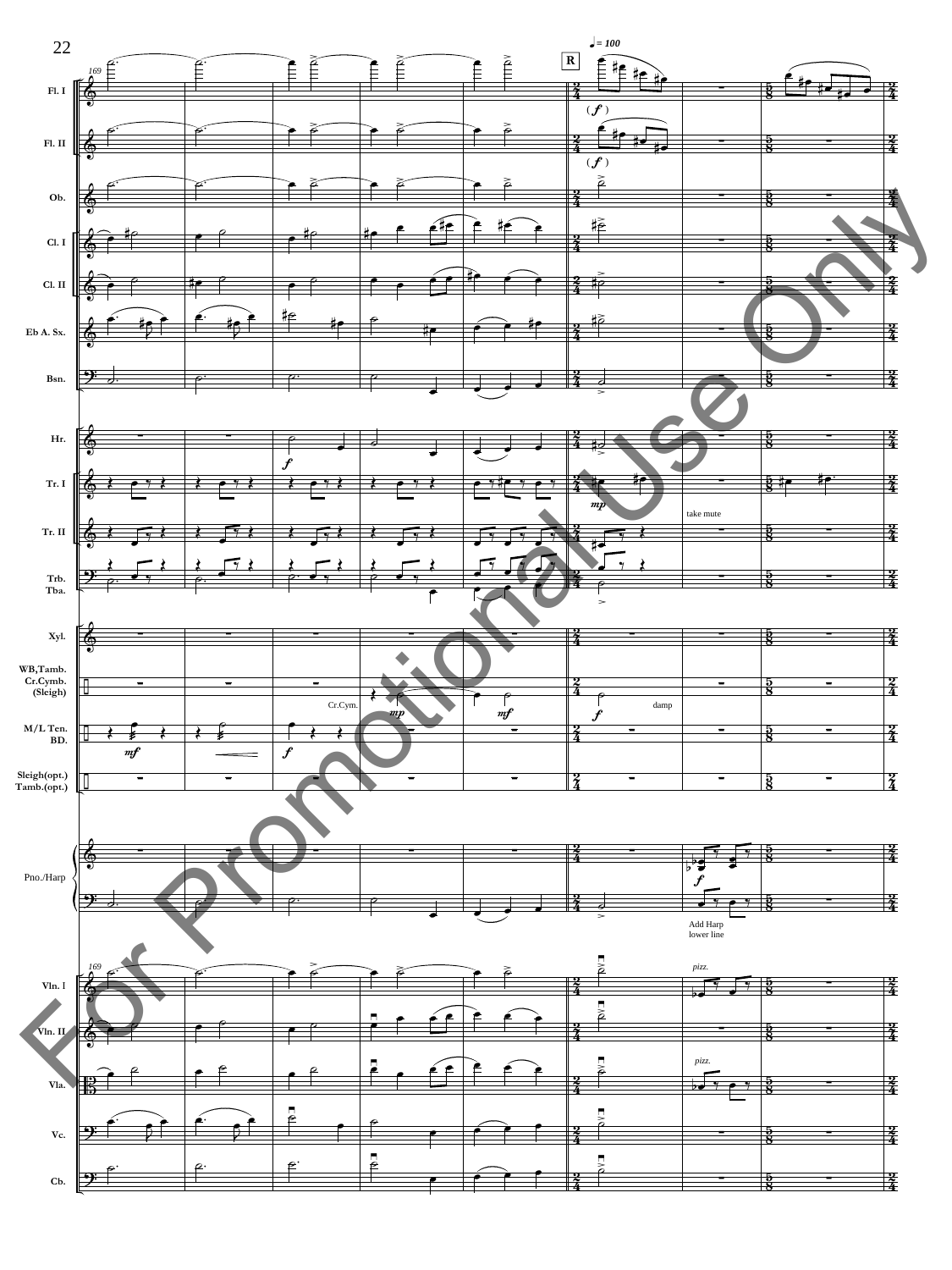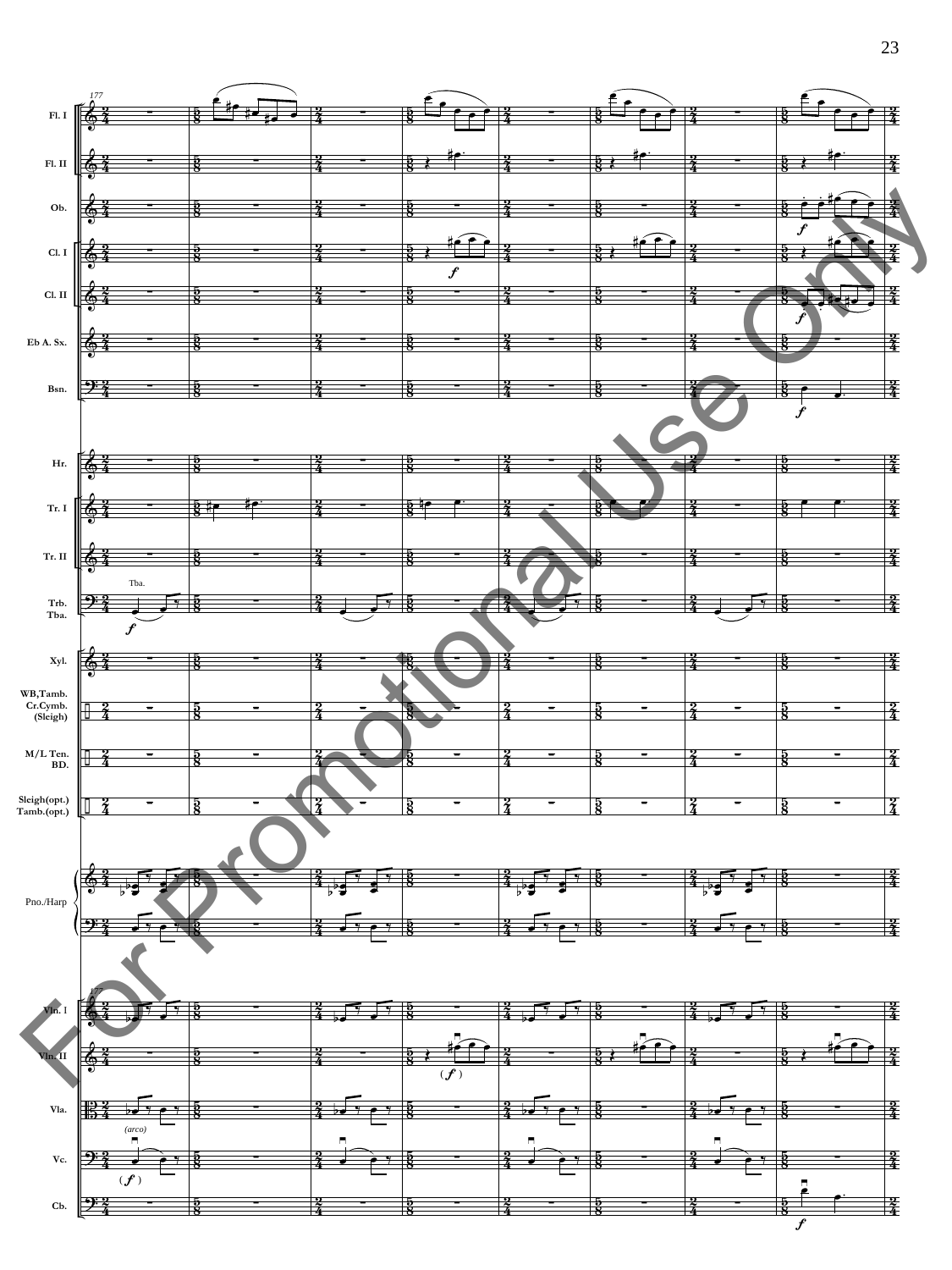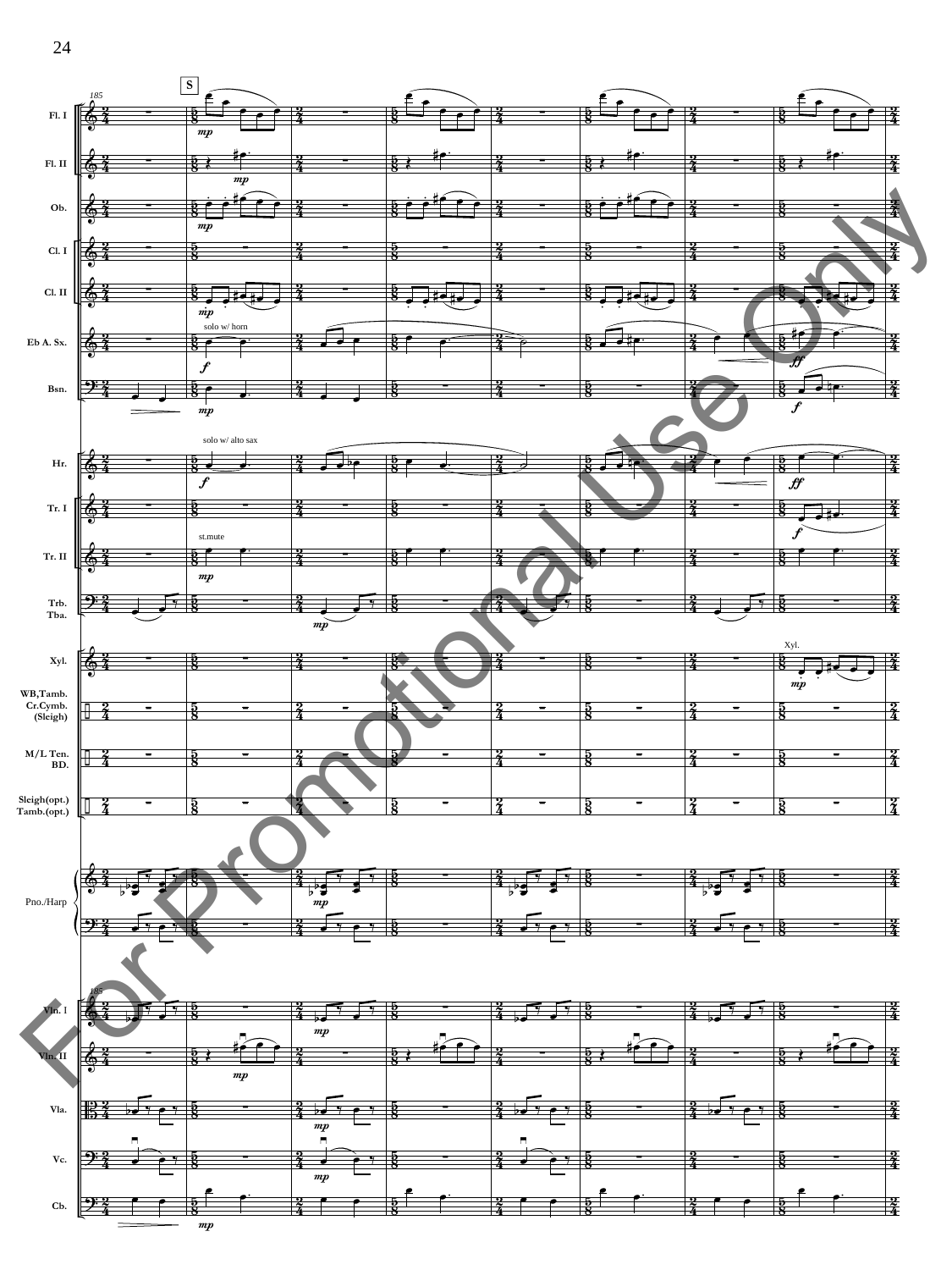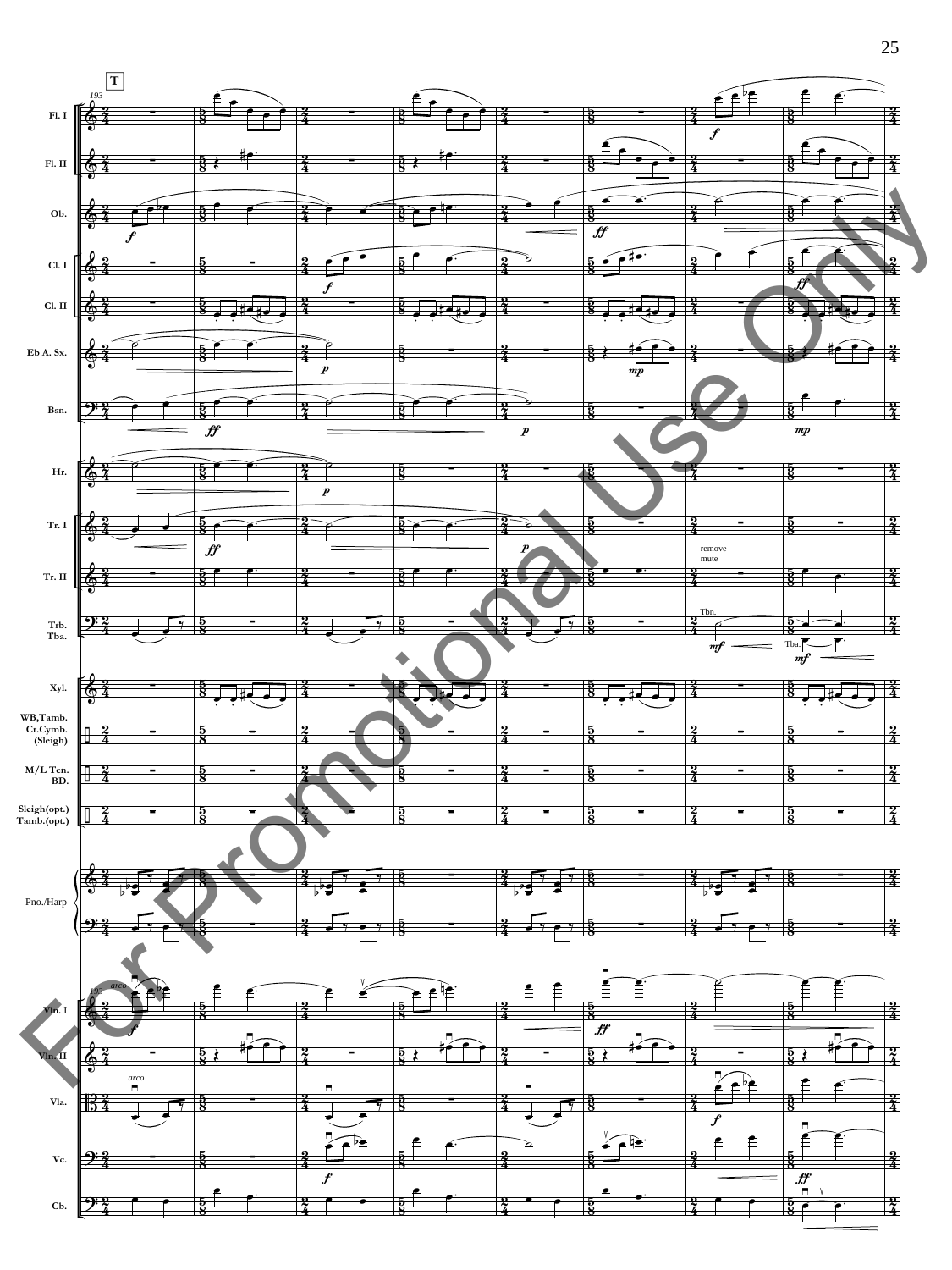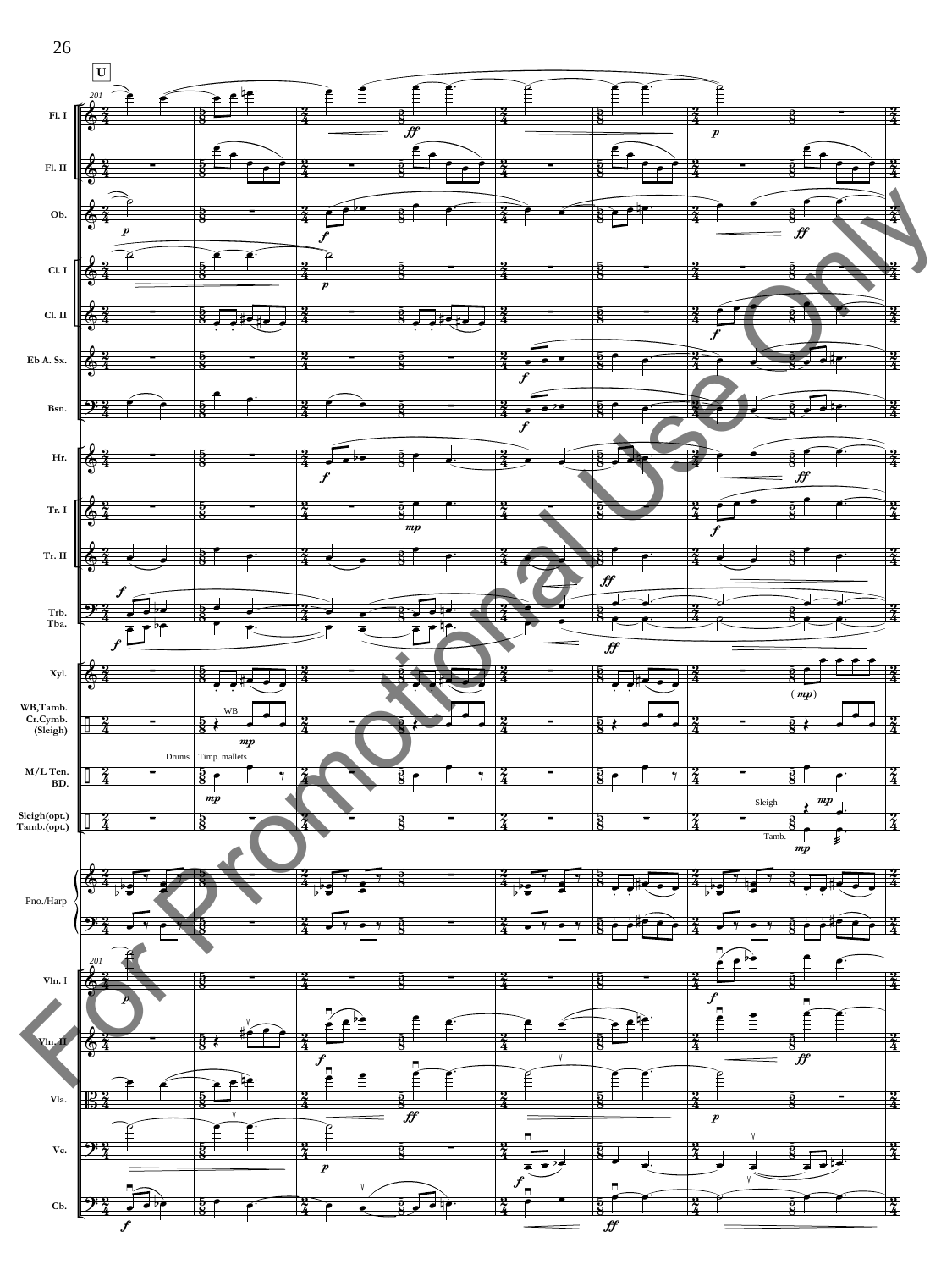![](_page_26_Figure_0.jpeg)